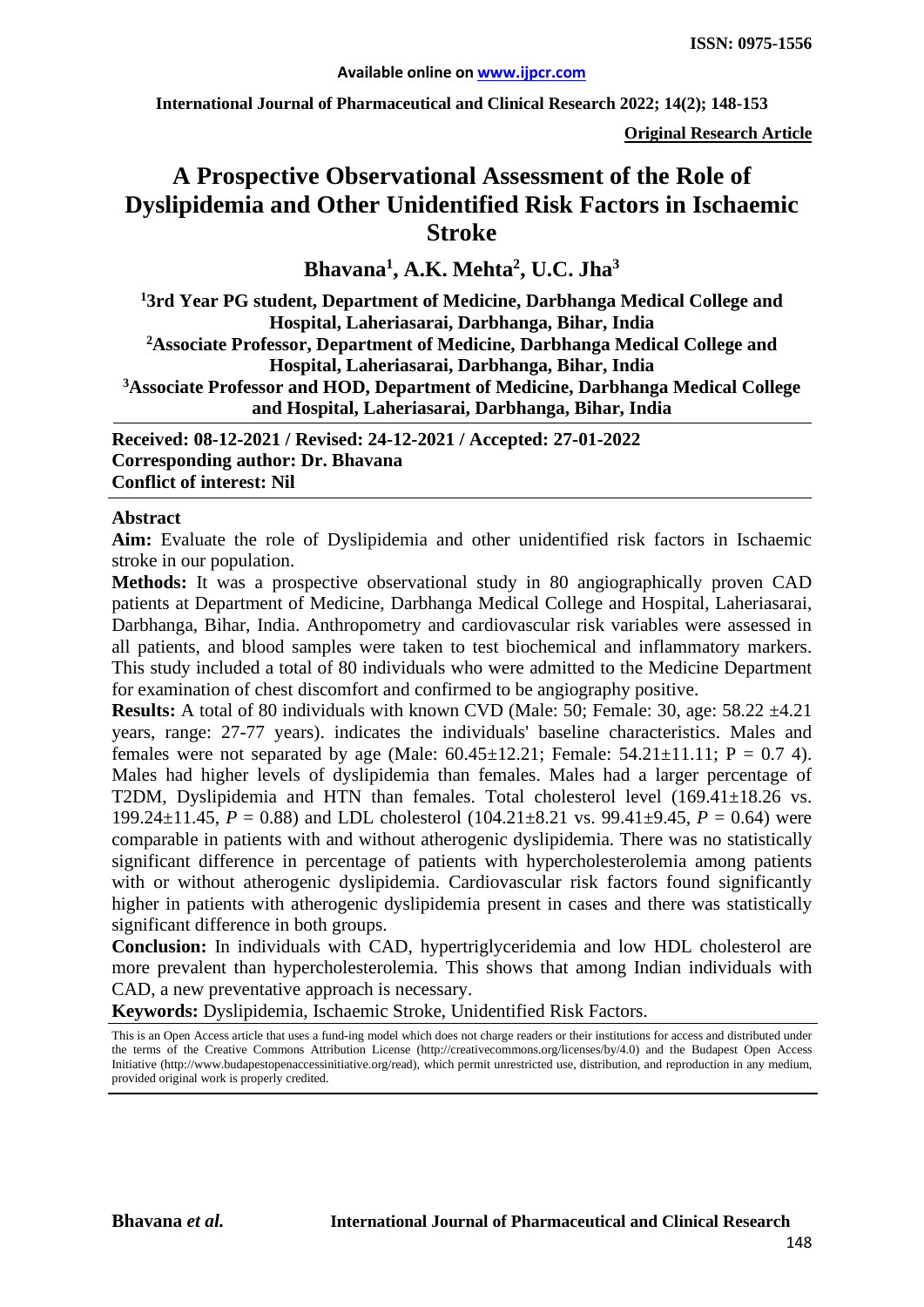## **Introduction**

Asians have a higher prevalence of cardiovascular risk factors, type-2 diabetes mellitus (T2DM) and earlier onset of cardiovascular disease (CVD) despite a normal body mass index (BMI) by international standards [1,2]. It is expected that individuals of Indian Asian ethnicity will account for 40-60% of global CVD burden within the next 10-15 years [3]. It has been hypothesized that higher risk observed in this ethnic group can be due to underlying genetic susceptibility [4] unmasked by environmental factors and excess accumulation of visceral body fat in adult life [5]. The metabolic abnormalities associated with increased visceral fat; raised triglycerides (TG) and low highdensity lipoprotein (HDL) cholesterol are more prevalent in individuals of South Asian origin [6,8]. Dyslipidemia is a primary, widely established as an independent major risk factor for coronary artery disease (CAD) and may even be a prerequisite for CAD, occurring before other major risk factors come into play [9]. Studies have reported higher prevalence of lipid abnormalities among Asians compared with non-Asians [10,11]. Low HDL cholesterol and high TG concentrations have been implicated as possible independent predictors of CVD [11] and the combination of these two conditions are called as atherogenic dyslipidemia. Asian Indian have a higher prevalence of low HDL cholesterol and lower prevalence of high cholesterol than non-Asian Indians, which suggests impaired reverse cholesterol transport. These findings suggest the importance of high TG and low HDL cholesterol in Asian Indians compared with high cholesterol, which is more prevalent in western countries, which may have therapeutic implications. The impact of dyslipidemia on the burden of CVD has been understudied in native Asians, despite its large contribution to CVD in the other world populations. Asian Indians have low prevalence of

hypercholesterolemia and high prevalence of atherogenic dyslipidemia, which may have therapeutic implications.

#### **Materials and methods:**

It was a prospective observational study that looked at the relationship between dyslipidemia and cardiovascular risk variables in 80 angiographically proven CAD patients at Department of Medicine, Darbhanga Medical College and Hospital, Laheriasarai, Darbhanga, Bihar, India,

### **Methodology**

Anthropometry and cardiovascular risk variables were assessed in all patients and blood samples were taken to test biochemical and inflammatory markers. This study included a total of 80 individuals who were admitted to the Medicine Department for examination of chest discomfort and confirmed to be angiography positive. Chronic renal illness, hepatic dysfunction, recognized endocrine. The following measurements were taken height, weight, waist circumference, and hip circumference. BMI was computed by multiplying a person's weight in kilograms by the square of their height in meters. BMI 25 kg/m2, central obesity defined as waist >90 cm in males and >80 cm in females, T2DM defined as history and criteria provided by the American Diabetes Association-2012, and hypertension (HTN) defined as systolic and diastolic blood pressures of 140 and 90 mmHg, respectively. Regardless of the patient's gender, atherogenic dyslipidemia was defined as TG levels of 150 mg/dl and HDL cholesterol levels of 40 mg/dl [12]. Individual lipid abnormalities were also evaluated in this study, and groups were formed based on the presence or absence of lipid abnormalities. After 14 hours of fasting, blood samples were taken. Lipids were tested using cholesterol oxidase, an enzymatic reaction, and the Freidwald method was used to compute LDL cholesterol and very low-density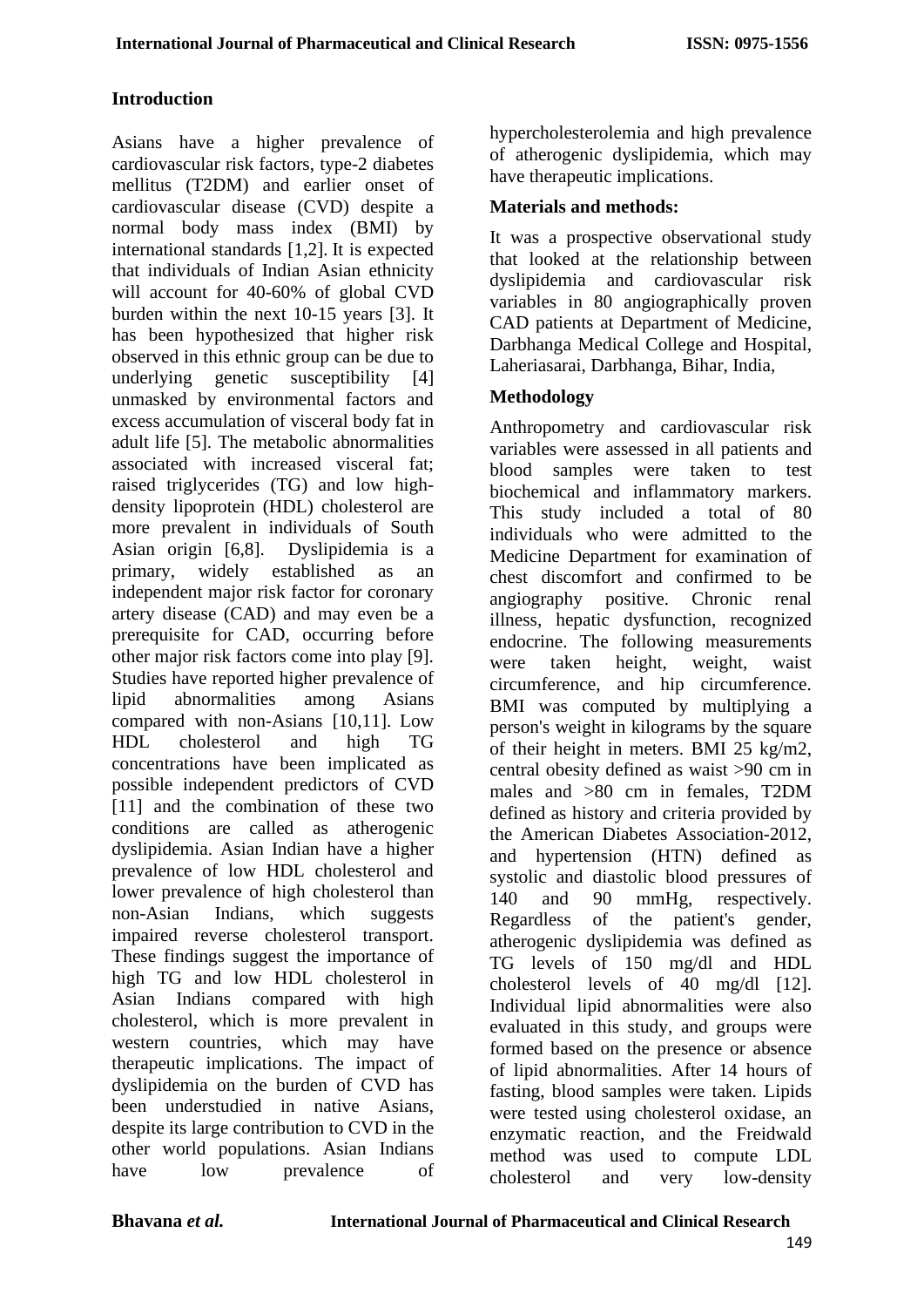lipoprotein cholesterol. For all biochemical parameters, the inter assay precision was 3.84 percent and the intra precision was 2%. HPLC was used to determine hemoglobin A1c. extremely sensitive Creactive protein (hsCRP). Statistical analysis was carried out using SPSS Version 19. Data were presented as mean **Results:**

 $\pm$  SD, median or number (%) unless specified. All non-parametric data such as HTN, dyslipidemia, smoking and number of vessels involved were analyzed by Chisquare test. All non-parametric data were analyzed by Chi-square test. A  $P < 0.05$ was considered as statistically significant.

| <b>Parameters</b> | $Male(n=50)$      | Female(n-30)      | <b>P</b> Value |
|-------------------|-------------------|-------------------|----------------|
| Age               | $60.45 \pm 12.21$ | $54.21 \pm 11.11$ | 0.74           |
| Smoking           | 35(70%)           | 2(6.67%)          | 0.0001         |
| <b>BMI</b>        | $28.98 \pm 1.24$  | $30.44 \pm 2.22$  | 0.09           |
| <b>WHR</b>        | $0.90 \pm 0.02$   | $0.92 \pm 0.06$   | 0.24           |
| T <sub>2</sub> DM | 37(74%)           | 20(66.67%)        | 0.11           |
| <b>HTN</b>        | 27(54%)           | $10(33.33\%)$     | 0.04           |
| Dyslipidemia      | 28(56%)           | 14(46.67%)        | 0.16           |

#### **Table 1: Baseline Characteristics of study population**

A total of 80 individuals with known CVD (Male: 50; Female: 30, age: 58.22 ±4.21 years, range: 27-77 years). Mean age in male: 60.45±12.21; female: 54.21±11.11  $(P = 0.74)$ . Males had higher levels of dyslipidemia than females. Males had a larger percentage of T2DM, Dyslipidemia and HTN than females.

| Table 2. Dascline Characteristics of Lipiu profile and its CKT |                    |                    |                |
|----------------------------------------------------------------|--------------------|--------------------|----------------|
| <b>Parameters</b>                                              | $Male(n=65)$       | Female(n-35)       | <b>P</b> Value |
| T. Cholesterol                                                 | $169.41 \pm 18.26$ | 199.24±11.45       | 0.88           |
| Triglyceride                                                   | $296.22 \pm 90.21$ | $208.41 \pm 44.62$ | 0.04           |
| HDL                                                            | $39.41 \pm 10.42$  | $38.42 + 9.23$     | 0.74           |
| <b>LDL</b>                                                     | $104.21 \pm 8.21$  | $99.41 \pm 9.45$   | 0.64           |
| <b>Hs CRP</b>                                                  | $12.51 \pm 1.41$   | $11.72 \pm 1.66$   | 0.28           |
| HbA1C                                                          | $6.82 \pm 1.22$    | $6.54 \pm 1.48$    | 0.71           |

| Table 2: Baseline Characteristics of Lipid profile and hs CRP |  |  |  |
|---------------------------------------------------------------|--|--|--|
|---------------------------------------------------------------|--|--|--|

Total cholesterol level  $(169.41+18.26 \text{ vs.})$ 199.24±11.45, *P* = 0.88) and LDL cholesterol (104.21±8.21 vs. 99.41±9.45,  $P = 0.64$ ) were comparable in patients with and without atherogenic dyslipidemia. There was no statistically significant difference in percentage of patients with hypercholesterolemia among patients with or without atherogenic dyslipidemia

| Table 3: Cardiovascular risk factors with atherogenic dyslipidemia |  |  |
|--------------------------------------------------------------------|--|--|
|                                                                    |  |  |

| <b>Parameters</b> | $Present(n=42)$    | Absent (n-38)      | P Value        |
|-------------------|--------------------|--------------------|----------------|
| T. Cholesterol    | $246.22 \pm 32.14$ | $175.25 \pm 11.25$ | < 0.001        |
| Triglyceride      | 298.32±124.24      | $175.23 \pm 7.45$  | < 0.001        |
| <b>HDL</b>        | $28.41 \pm 3.22$   | $46.21 \pm 12.44$  | 0.002          |
| <b>LDL</b>        | $146.42 \pm 8.12$  | $79.45 \pm 3.45$   | < 0.001        |
| <b>Hs CRP</b>     | $15.84 \pm 2.45$   | $9.95 \pm 2.22$    | < 0.001        |
| HbA1C             | $8.21 \pm 1.22$    | $5.34 \pm 1.02$    | $<$ 0.001 $\,$ |

.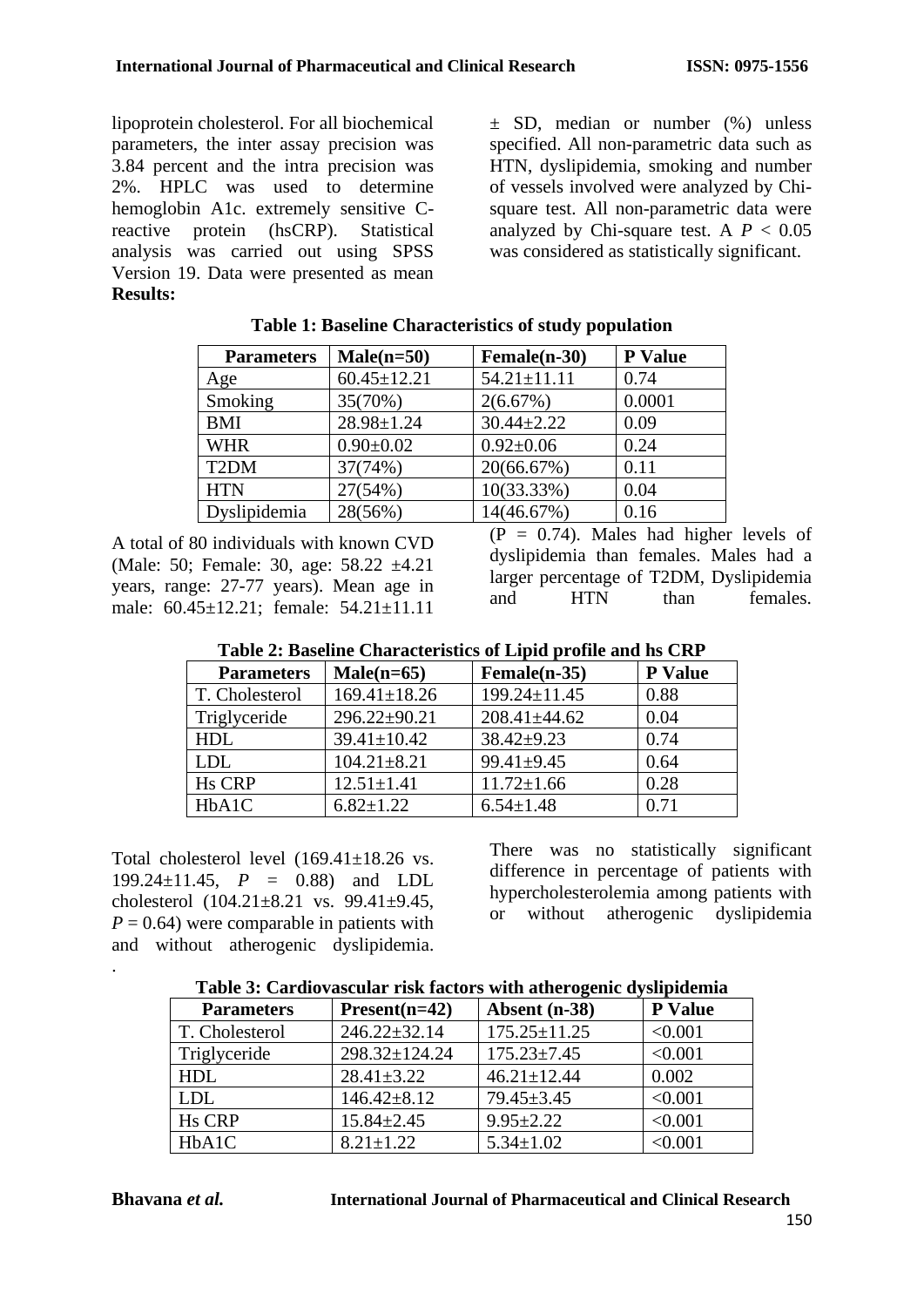In table no 3. Cardiovascular risk factors found significantly higher in patients with atherogenic dyslipidemia present in cases

#### **Discussion:**

To assess the effects of dyslipidemia on CVD, several population-based prospective studies have been done. Several studies from different parts of India have found various frequency and types of dyslipidemia. From the north, west, and southern parts of India, high TG (28-72.2%), high LDL cholesterol (23.3- 44.5 %), low HDL (27- percent), and high total cholesterol (19-38.7%) were found [13]. These disparities can be explained by changes in the research population in terms of age and sex distribution, the inclusion of patients with CVD, and whether the study was conducted in a community or hospital setting. Only a few studies have looked at the distinct relationships between various dyslipidemias and CVD risk factors in patients with angiographically confirmed CAD [13]. A significant incidence of increased TG was found in research conducted in India (Delhi) among young (below 40 years) CAD patients. Atherogenic dyslipidemia was found in 52.5 % of the participants in our research. Subjects with atherogenic dyslipidemia had comparable total cholesterol levels compared to those without atherogenic dyslipidemia in Italian research, which is similar to ours [14]. Most western studies [15] and NHANES data [16] emphasized the importance of elevated LDL and TC in the development of CAD compared to atherogens. This emphasizes the importance of low HDL and high TG in the Indian population as cardiovascular risk factors, as compared to the western population, as previously stated [17]. Age, gender, BMI, and central obesity are all linked to atherogenic dyslipidemia [18]. However, there was no difference in age, gender, BMI, or WHR between individuals and there was statistically significant difference in both groups.

with and without dyslipidemia in this investigation. Similar findings were found in an Italian investigation, which found no change in BMI between participants with and without dyslipidemia and CAD [14]. All of the participants in our study had known CAD, which would have obscured the link between dyslipidemia and BMI and WHR. The majority of our patients had a mean WHR > 0.9 and a mean BMI >25, which were already higher than the normal population according to International and Indian guidelines [19]. which could explain the lack of a link in this study. Patients with atherogenic dyslipidemia had a considerably greater frequency of participants with T2DM and/or HTN than those without. In contrast, the frequency of HTN did not differ between individuals with and without atherogenic dyslipidemia in other studies [13]. In univariate analysis, serum TG was favorably connected with the presence of T2DM and HTN, whereas HDL cholesterol was inversely connected with the presence of T2DM and HTN. Similarly, the Genetic Epidemiology of Metabolic Syndrome Project, a familybased study, found a weaker link between blood pressure and atherogenic dyslipidemia [20].

#### **Conclusion:**

In individuals with CAD, hypertriglyceridemia and low HDL cholesterol are more prevalent than hypercholesterolemia. This shows that among Indian individuals with CAD, a new preventative approach is necessary.

#### **Reference:**

1. Mohan V, Sandeep S, Deepa R, Shah B, Varghese C. Epidemiology of type 2 diabetes: Indian scenario. Indian J Med Res 2007; 125:217-30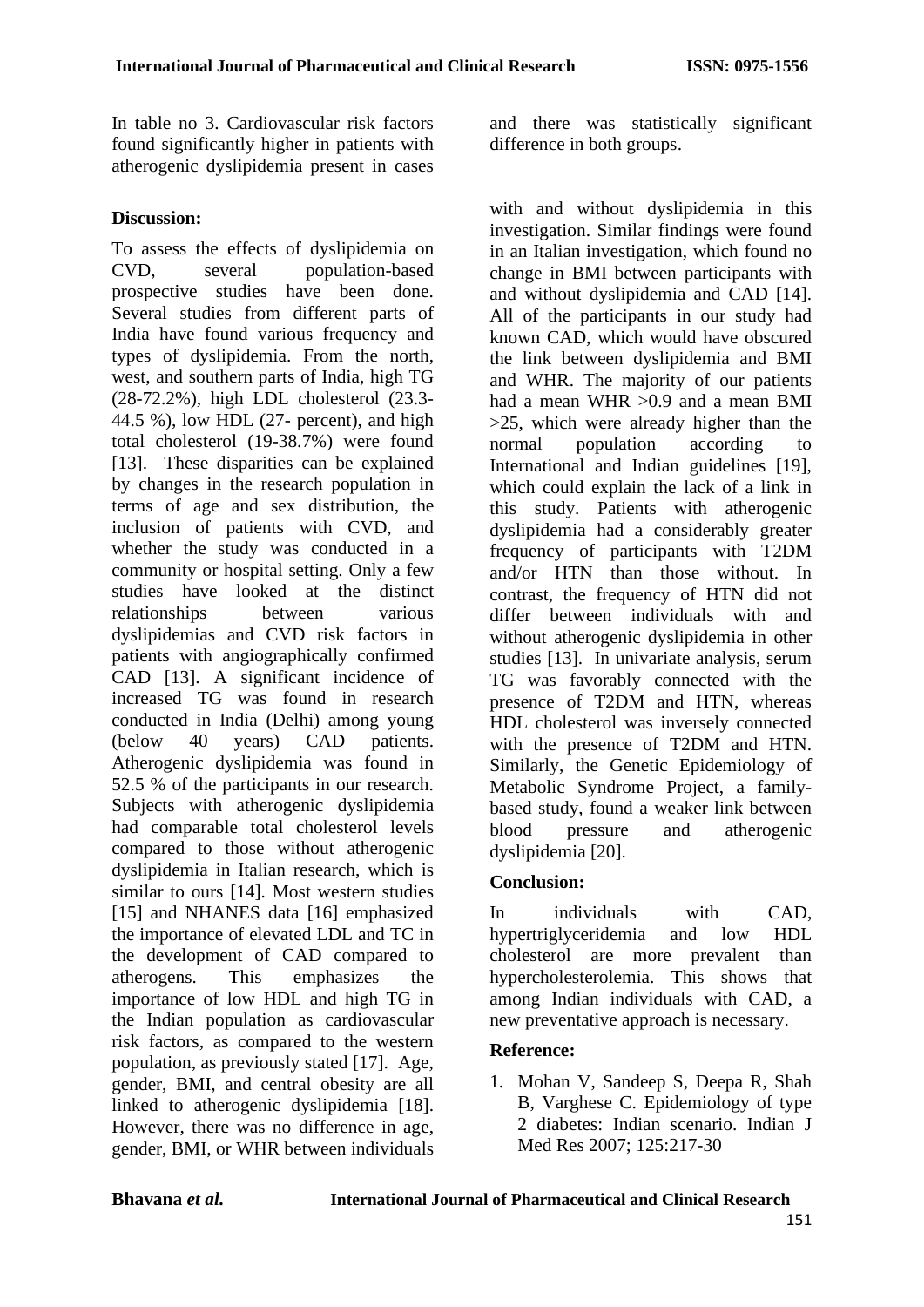- 2. Joshi P, Islam S, Pais P, Reddy S, Dorairaj P, Kazmi K, et al. Risk factors for early myocardial infarction in South Asians compared with individuals in other countries. JAMA 2007; 297:286-94.
- 3. Gaziano TA, Reddy KS, Paccaud F, Horton S, Chaturvedi V. Cardiovascular disease. In: Jamison DT, Breman JG, Measham AR, Alleyne G, Claeson M, Evans DB, et al., editors. Disease Control Priorities in Developing Countries. 2nd ed. New York: Oxford University Press; 2006. p. 645-62.
- 4. Radha V, Mohan V. Genetic predisposition to type 2 diabetes among Asian Indians. Indian J Med Res 2007; 125:259-74.
- 5. Yajnik CS. Early life origins of insulin resistance and type 2 diabetes in India and other Asian countries. J Nutr 2004; 134:205-10.
- 6. McKeigue PM, Ferrie JE, Pierpoint T, Marmot MG. Association of earlyonset coronary heart disease in South Asian men with glucose intolerance and hyperinsulinemia. Circulation 1993; 87:152-61.
- 7. Enas EA, Mehta J. Malignant coronary artery disease in young Asian Indians: Thoughts on pathogenesis, prevention, and therapy. Coronary Artery Disease in Asian Indians Study. Clin Cardiol 1995; 18:131-5.
- 8. Gupta M, Brister S. Is South Asian ethnicity an independent cardiovascular risk factor? Can J Cardiol 2006; 22:193-7.
- 9. Genest JG Jr. Dyslipidemia and coronary artery disease. Can J Cardiol 2000;16 Suppl A:3A-4.
- 10. Karthikeyan G, Teo KK, Islam S, McQueen MJ, Pais P, Wang X, et al. Lipid profile, plasma apolipoproteins, and risk of a first myocardial infarction among Asians: An analysis from the INTERHEART Study. J Am Coll Cardiol 2009; 53:244-53.
- 11. Labreuche J, Touboul PJ, Amarenco P. Plasma triglyceride levels and risk of stroke and carotid atherosclerosis: A systematic review of the epidemiological studies. Atherosclerosis 2009; 203:331-45.
- 12. Jellinger PS, Smith DA, Mehta AE, Ganda O, Handelsman Y, Rodbard HW, et al. American association of clinical endocrinologists' guidelines for management of Dyslipidemia and prevention of atherosclerosis. Endocr Pract. 2012;18(Suppl 1):1–78.
- 13. Arca M, Montali A, Valiante S, Campagna F, Pigna G, Paoletti V, et al. Usefulness of atherogenic dyslipidemia for predicting cardiovascular risk in patients with angiographically defined coronary artery disease. Am J Cardiol. 2007; 100:1511–6.
- 14. Sirimarco G, Deplanque D, Lavallée PC, Labreuche J, Meseguer E, Cabrejo L, et al. Atherogenic dyslipidemia in patients with transient ischemic attack. Stroke. 2011; 42:2131–7.
- 15. Neaton JD, Wentworth D. Serum cholesterol, blood pressure, cigarette smoking, and death from coronary heart disease. Overall findings and differences by age for 316,099 white men. Multiple risk factor intervention trial research group. Arch Intern Med. 1992; 152:56–64.
- 16. Ninomiya JK, L'Italien G, Criqui MH, Whyte JL, Gamst A, Chen RS. Association of the metabolic syndrome with history of myocardial infarction and stroke in the Third National Health and Nutrition Examination Survey. Circulation. 2004; 109:42–6.
- 17. McBride PE. Triglycerides and risk for coronary heart disease. J Am Med Assoc. 2007; 298:336–8.
- 18. Micah FB, Nkum BC. Lipid disorders in hospital attendants in Kumasi, Ghana. Ghana Med J. 2012; 46:14– 21.